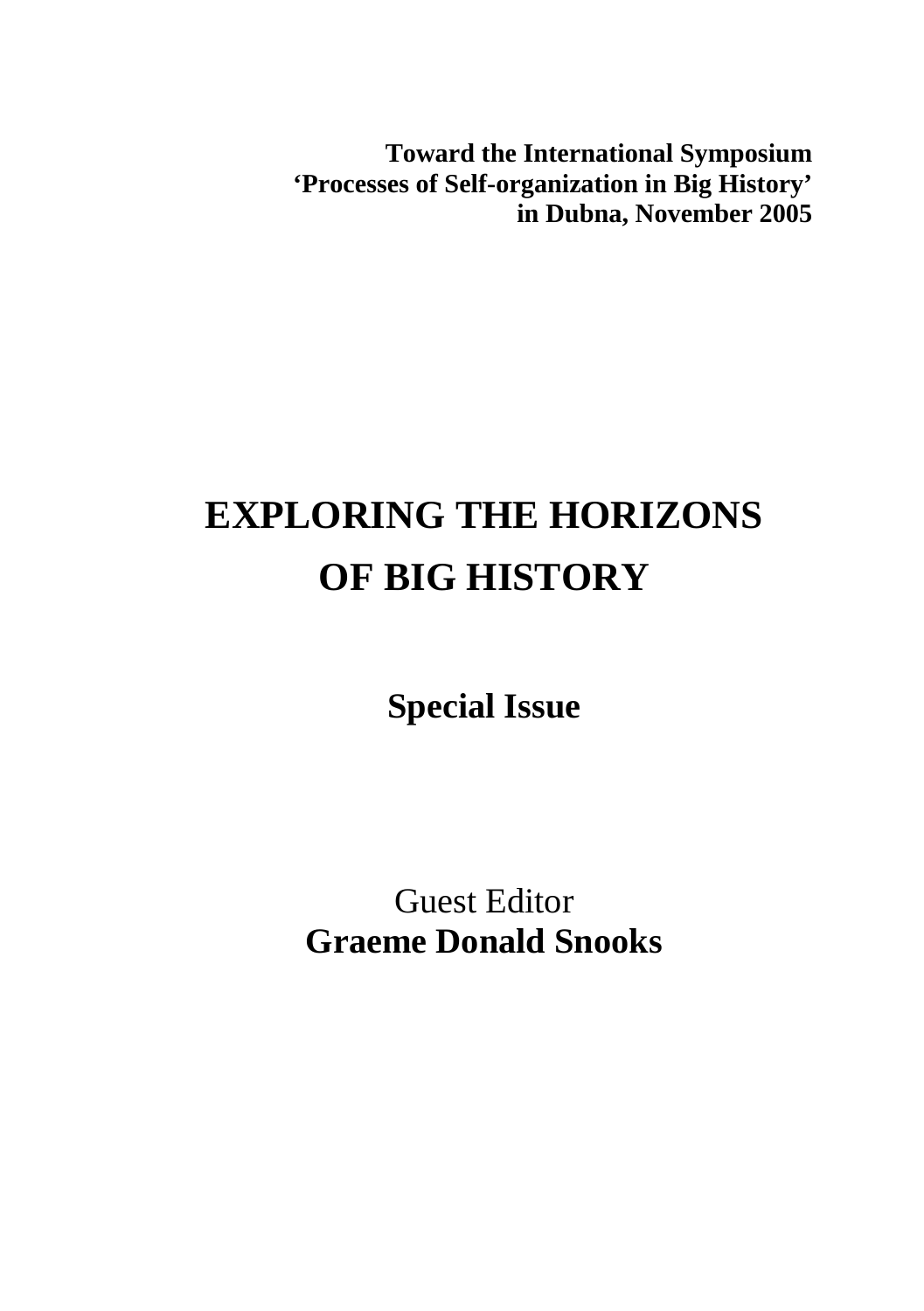## **EDITOR'S PREFACE**

This special issue devoted to 'big history' reflects a growing international interest in this important subject. Why important? Some scholars, such as David Christian, have argued that big history provides 'context for our lives', a 'replacement for creation myths', 'intellectual coherence', and 'insights and perspectives'. Of course, big history does all these things, but it also does much more. Big history provides the basis for developing 'big theory'; and big theory provides not only a systematic explanation of the past and present, but also sensible predictions about the future. The pay-off is that we can ease our great journey through time by providing glimpses of what lies ahead and, thereby, preventing avoidable societal crises.

There are a variety of approaches to big/universal/global/macro history. These approaches are deeply rooted in the various disciplines in which scholars have been trained: in history, sociology, anthropology, economics, psychology, philosophy, and the natural sciences. Unfortunately, so far, there has been little interaction between them. Most discipline groups tend to be self-referential, ignoring the literature of competing groups. Curiously, scholars in the social sciences more readily embrace the theoretical conclusions of those in the natural sciences than those of their closer colleagues. It is hoped that this multidisciplinary issue of *Social Evolution & History* might encourage greater interaction between the disciplines of the social and behavioural sciences. Certainly, there is some evidence that this is happening informally between the contributors to this special issue.

The largest number of articles in this special issue of *Social Evolution & History* has been contributed by historians (David Christian and Fred Spier), one of whom was initially trained in biochemistry, and a historian of thought (Marnie Hughes-Warrington). The other three articles are from two anthropologists (Robert Carneiro and Akop Nazaretyan), and a historical political economist (Graeme Snooks).

Social Evolution & History, Vol. 4 No. 1, March 2005 © 2005 'Uchitel' Publishing House